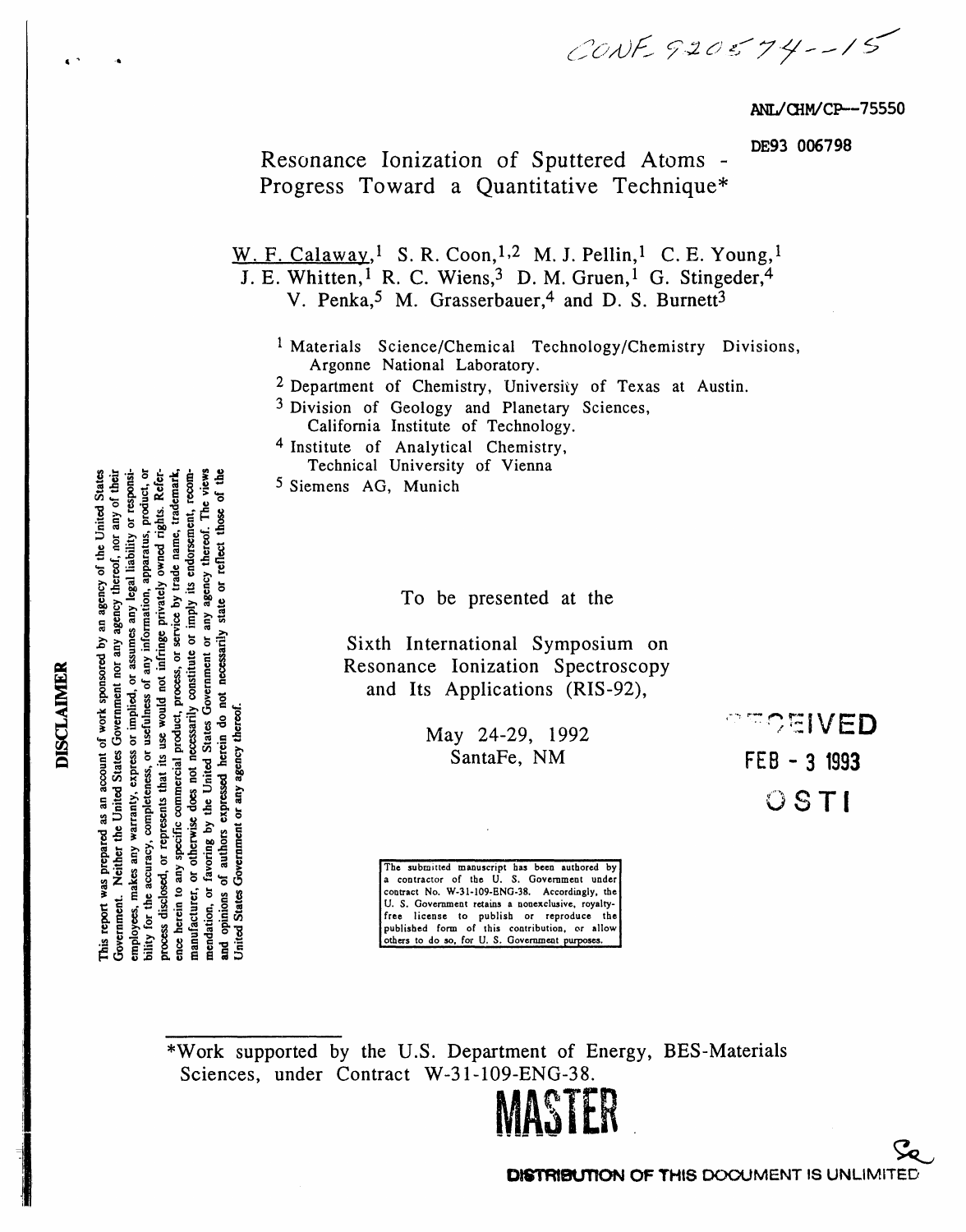**R**e**s**o**nance Ionization of Sputtered** A**toms - Progr**e**ss To**w**ard a Quantitativ**e **Tec**h**nique\***

W. F. Calaway, 1 S. R. Coon.<sup>4,2</sup> M. J. Pellin, <sup>2</sup> C. E. Young, 1 J. E. Willitell, <sup>2</sup> R. C. Wiells, 3 D. M. Gruen, <sup>1</sup> G. Stingeder, <sup>4</sup> V. Penka,<sup>5</sup> M. Grasserbauer, <sup>4</sup> and D. S. Burnett<sup>5</sup>

ABSTRACT: The combination of RIMS and ion sputtering has been heralded as the ideal means of quantitatively probing the surface of a solid. While several laboratories have demonstrated the extreme sensitivity of combining RIMS with sputtering, less effort has been devoted to the question of accuracy. Using the SARISA instrument developed at Argonne National Laboratory, a number of well-characterized metallic samples have been analyzed. Results from these determinations have been compared with data obtained by several other analytical methods. One significant finding is that impurity measurements down to ppb levels in metal matrices can be made quantitative by employing polycrystalline metal foils as calibration standards. This discovery substantially reduces the effort required for quantitative analysis since a single standard can be used for determining concentrations spanning nine orders of mag*n*itude.

# **1**. INTRODUCTION

• \*t

Since the demonstration that atomic selectivities of  $10^{19}$  could be achieved by resonance ionization spectroscopy (Hurst, 1977), the field has rapidly grown as researchers have attempted to exploit this unique capability. One arena where these endeavors have been particularly fruitful is surface analysis where resonance ionization mass spectrometry (RIMS), in combination with ion sputtering, has been employed to analyze for trace impurities on the surfaces and in the bulk of a solid by probing the material ejected into the gas phase during ion bombardment. Here, the selectivity of resonance ionization is used to separate the element of interest from the bulk material that is sputtered and a mass spectrometer is used for noise discrimination and detection. At least three different laboratories have reported detection capabilities below atom fractions of  $10^{-9}$  (1 appb) employing this technique (Young, 1986; Pappas, 1989; Thonnard, 1989; Pellin, 1990).

In addition to selectivity, RIMS of sputtered atoms has the potential for making quantitative measurements with ease. This is derived from the fact that sputtering of clean metals by noble measurements with ease. I his is derived from the fact that sputtering of clean metals by noble gas ions produces a flux do*m*inated by ground state neutral atoms and the fact that there is a large data base on the rate of removal for most metals due to sputtering. By knowing spu*t*tering rates and instrument transmissions, it is possible to draw quantitative conclusions

1Materials Science*/*Chemical Technology*/*Chemistry Divisions, Argonne National Laboratory. 2Department of Chemistry, University of Texas at Austin.

3Division of Geology and Planetary Sciences, California Institute of Technology.

4institute of Analytical Chemistry, Techn**i**cal University **o**f Vienna

5Siemens AG, *M*unich

**I** 

**<sup>\*</sup>**Work supported by the U.S. Department of Energy, BES**-**Materials Sciences, under Contract W-31-109-ENG-38.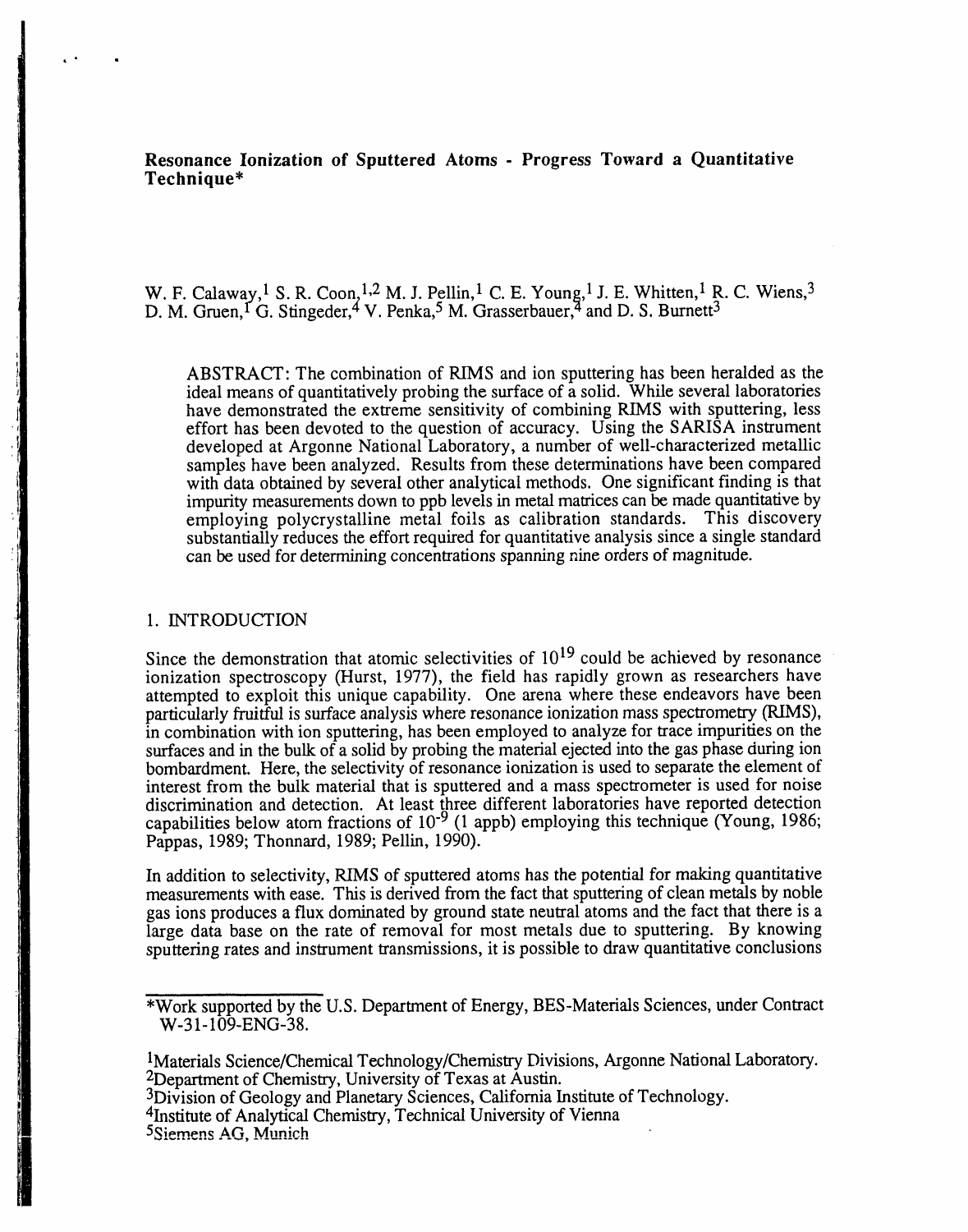regarding impurity concentrations if the degree of ionization is known. Thus, RIS is unique in that complete ionization of a species is possible without extraordinary effort*s*.

One of the difficulties associated with quantitative analysis is the development of standards. This is particularly true for techniques that are attempting to extend detection limits to heretofore unobtainable levels. To better define the usefulness of surface analysis by resonance ionization of sputtered atoms (SARISA) for quantitative analysis, a series of samples has been analyzed for various impurities at levels that can be confirmed by other tech*n*iques. The experiments that have been completed to date are presented herein.

### 2. EXPERIMEN**T**AL

RIMS experiments have been performed to determine the concentration of Fe, Cu, and Mo in Si. Pure Si wafers were dipped into solutions containing Cr, Cu, Ni, and Fe in order to produce contaminated samples. These samples were then analyzed by total reflection x-ray fluorescence (TXRF). Each wafer was then split in half, one half being analyzed by secondary ion mass spectrometry (SIMS) and the other half by SARISA. In addition, two targets were prepared by ion implanting 200 kev Mo into Si wafers at doses of 3.0 x 1013*/*cm2 and  $1.0 \times 10^{11}/\text{cm}^2$ 

The TXRF that was used was an Atomika model XSA 8000 located at Siemens, Munich, Germany. The SIMS instrument was the CAMECA IMS 3f located at the Technical University*,* Vienna*,* Austria. SARISA is a one-of-a-kind laser postionization secondary neutral mass spectrometer built and operated by Argonne National Laboratory, USA. Both the TXRF and SIMS are commercially availabl*e* instruments and require no further description. Details of SARISA can be found in past publications (Pellin*,* 1988; Pellin 1987).

For Cu and Mo in Si, simple two-color*/*two-photon ionization schemes produce good discrimination between signal and background. In the SARISA analyses*,* the Cu resonance transition at  $327.40$  nm ( $51/2$   $+$   $2P3/2$ ) was utilized. A dye laser containing DMT and pumped with a KrF excimer laser was employed for the resonance step and a XeCl excimer laser (308 nm) was used to access the ionization continuum. For Mo RIMS, the  $z^7P_0$  state is accessed from the ground state ( $a^{7}S_3$ ) by a dye laser tuned to 386.41 nm and then ionized with light from a XeC1 excimer laser. For Fe in Si, a three-color*/*three-photon scheme was employed in order to minimize isobaric interference from nonresonantly ionized Si dimers (Gruen, 1991). This ionization scheme requires three dye lasers tuned to 344.06, 640.00<sup>,</sup> 640.00*,* 640.00*,* 640.000 and  $510.0$  nm in order to access the  $z^5P_3$ ,  $e^3D_4$  and an autoionizing state of Fe, respectively in a stepwise fashion.

In order to make quantitative determinations, the SARISA instrument was calibrated before and after analysis of the unknown sample. This was accomplished by determining the transmission of the instrument by measuring the signal from a pure metal foil of the element being investigated. For a constant ion current and instrument transmission, this signal, S, from the pure*,* p*,* elemental target is then used to calculate the concentration of that element*,* [M], in an unknown sample*,* u*,* through the equation,

$$
[\mathbf{M}] = \frac{\mathbf{S}_{\mathbf{u}} \mathbf{Y}_{\mathbf{p}} \mathbf{G}_{\mathbf{p}}}{\mathbf{S}_{\mathbf{p}} \mathbf{Y}_{\mathbf{u}} \mathbf{G}_{\mathbf{u}}}
$$
 (1)

where Y is the sputtering yield and G is the gain of the detector.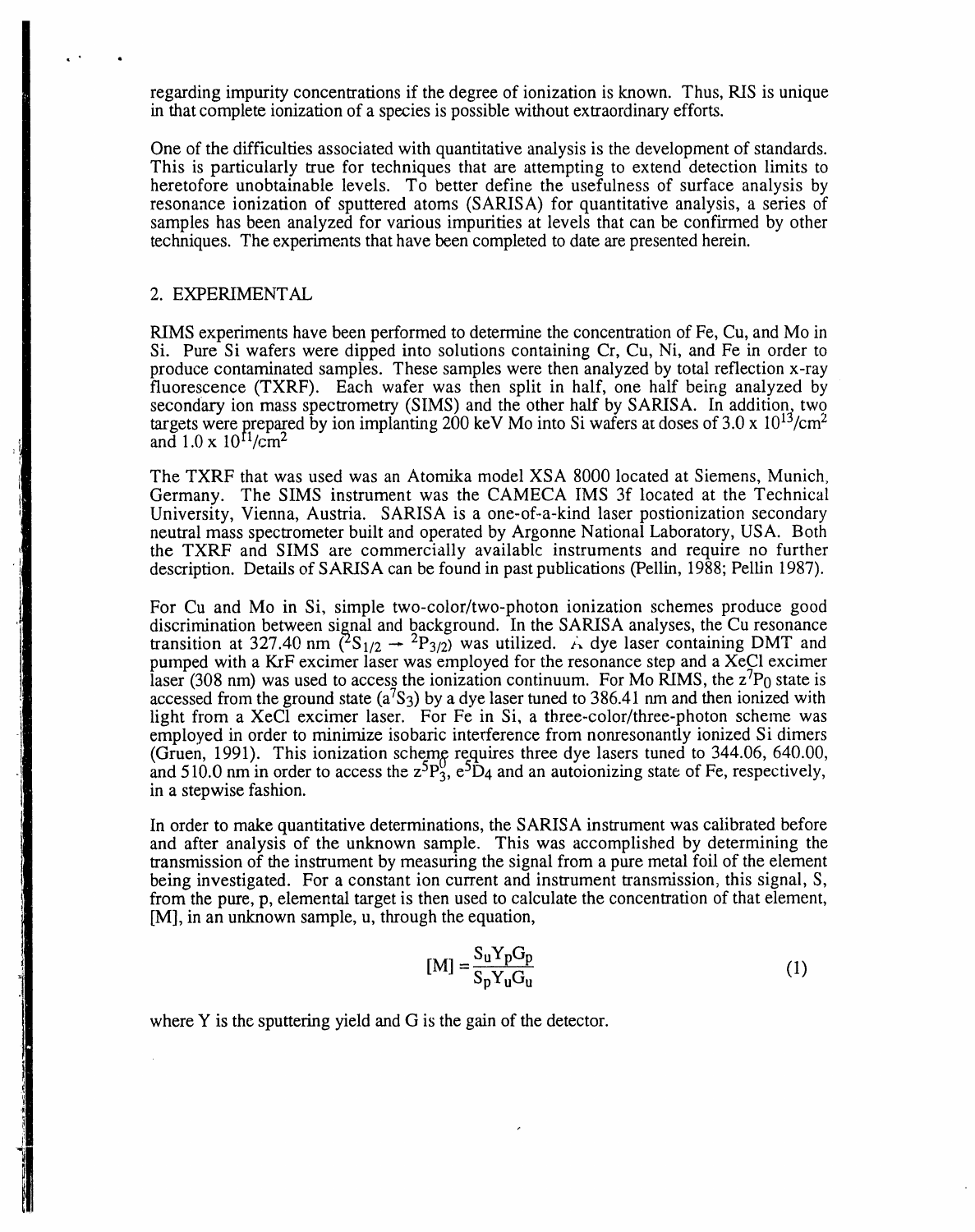regarding impurity concentrations if the degree of ionization is known. Thus, RIS is unique in that complete ioaization of a species is possible without extraordinary efforts.

One of the difficulties associated with quantitative analysis is the development of standards. This is particularly true for techniques that are attempting to extend detection limits to heretofore unobtainable levels. To better define the usefulness of surface analysis by resonance ionization of sputtered atoms (SARISA) for quantitative analysis, a series of samples has been analyzed for various impurities at levels that can be confirmed by other techniques. The experiments that have been completed to date are presented herein.

### 2. EXPERIMENT AL

RIMS experiments have been performed to determine the concentration of Fe, Cu, and Mo in Si. Pure Si wafers were dipped into solutions containing Cr, Cu, Ni, and Fe in order to produce contaminated samples. These samples were then analyzed by total reflection x-ray fluorescence (TXRF). Each wafer was then sp**l**it in half, one half being analyzed by secondary ion mass spectrometry (SIMS) and the other half by SARISA. In addition, two targets were *o*repared by ion implanting 200 keV Mo into Si wafers at doses of 3.0 x **1**0**1**3*/*cm2 and  $1.0 \times 10^{11}$ /cm<sup>2</sup>

The TXRF that was used was an Atomika model XSA 8000 located at Siemens, Munich, Germany. The SIMS instrument was the CAMECA IMS 3f located at the Technical University, Vienna, Austria. SARISA is a one-of-a-kind laser postionization secondary neutral mass spectrometer built and operated by Argonne National Laboratory, USA. Both the TXRF and SIMS are commercially available instruments and require no further description. Details of SARISA can be found in past publications (Pellin, 1988; Pellin 1987).

For Cu and Mo in Si, simple two-color*/*two-photon ionization schemes produce good discrimination between signal and background. In the SARISA analyses, the Cu resonance transition at 327.40 nm ( $^{2}S_{1/2} \rightarrow {^{2}P_{3/2}}$ ) was utilized. A dye laser containing DMT and pumped with a KrF excimer laser was employed for the resonance step and a XeCl excimer laser (308 nm) was used to access the ionization continuum. For Mo RIMS, the  $z'P_0$  state is accessed from the ground state  $(a^{7}S_3)$  by a dye laser tuned to 386.41 nm and then ionized with light from a XeCl excimer laser. For Fe in Si, a three-color/three photon scheme was employed in order to minimize isobaric interference from nonresonantly ionized Si dimers (Gruen, 199**1**). This ionization scheme requires three dye lasers tuned to 344.06, 640.00, and  $510.0$  nm in order to access the  $z^2P_3$ ,  $e^2D_4$  and an autoionizing state of Fe, respectively in a stepwise fashion.

In order to make quantitative determinations, the SARISA instrument was calibrated before and after analysis of the unknown sample. This was accomplished by determining the transmission of the instrument by measuring the signal from a pure metal foil of the element being investigated. For a constant ion current and instrument transmission, this signal, S, from the pure, p, elemental target is then used to calculate the concentration of that element, [M], in an unknown sample, u, through the equation,

$$
[\mathbf{M}] = \frac{\mathbf{S}_{\mathbf{u}} \mathbf{Y}_{\mathbf{p}} \mathbf{G}_{\mathbf{p}}}{\mathbf{S}_{\mathbf{p}} \mathbf{Y}_{\mathbf{u}} \mathbf{G}_{\mathbf{u}}} \tag{1}
$$

where Y is the spectring yield and G is the gain of the detector.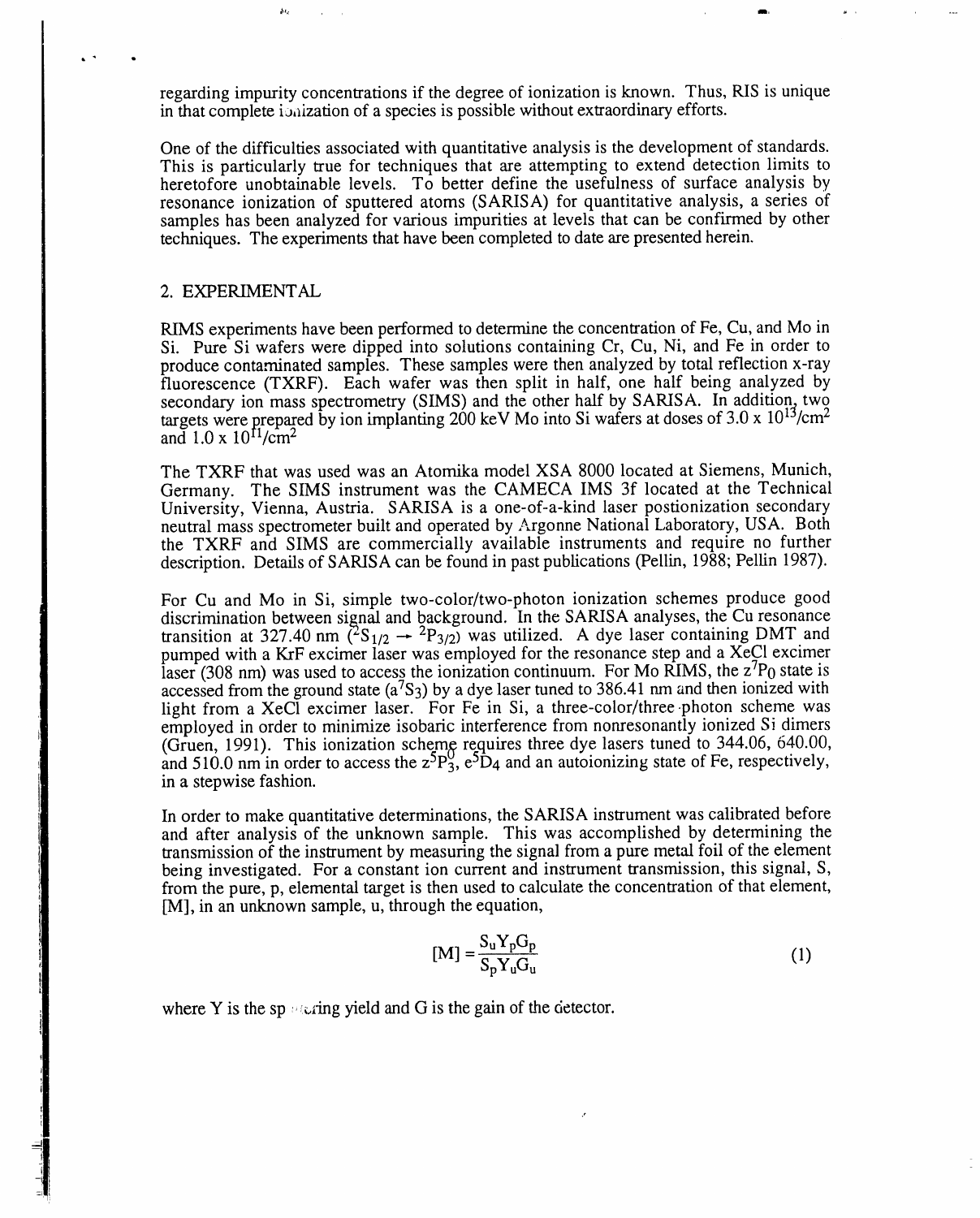# 3. RESULTS AND DISCUSSION

• **•** Q

Both SIMS and SARISA have the capability to determine elemental concentrations as a function of depth. This is accomplished by monitoring signal for the element of interest as an ion beam mills into the target. Typical results for the SARISA instrument are shown in Figures 1 and 2 for Cu and Mo, respectively. As can be seen in Figure 1, the Cu is clearly a surface contaminate that falls off with depth. This is in contrast to the Mo sample shown in Figure 2. Here, the Mo depth profile shows the typical shape expected for an ion-implanted target. The peak at 200 nm in Figure 2 is in agreement with that depth for 200 keV Mo implanted into Si.



Fig. 1 SARISA analysis showing the Fig. 2 SARISA analysis showing the Cu in Si concentration as a function of Mo in Si concentration as a function of Cu in Si concentration as a function of Mo in Si concentration as a function of depth. Integration of the entire curve depth. Integration of the data from 0 to depth. Integration of the entire curve 15 nm yields a total Cu content of yields a total Mo content of 15 nm yields a total Cu content of yields a total  $0.7 \times 10^{12}/\text{cm}^2$ .<br>  $5.0 \times 10^{13}/\text{cm}^2$ .  $0.7 \times 10^{12}$ /cm<sup>2</sup>.



TXRF instruments are unable to produce concentration versus depth data but rather measure the total concentration of contaminants in the near-surface region. For Si targets, this corresponds to about 15 nm. Thus, TXRF is capable of measuring surface contamination such as shown is Figure 1 but is unable to determine the concentration of implanted species as shown in Figure 2. In order to compare the SARISA measurements with TXRF data, concentration versus depth data must be integrated over the depth of TXRF sensitivity. Similarly, depth profile data of ion implanted standards must be integrated over the entire concentration peak in order to compare the SARISA measured results with the known ion dose. Integrations of SARISA depth profiles have been performed and are listed in Table I along with results from TXRF measurements and from implanted targets of known ion doses. Also listed in Table I are results of the SIMS analyses. Since SIMS data is difficult to quantify, results from these analyses are expressed only as to whether or not real signal above interferences could be observed.

As can be seen in Table I, agreement is reasonably good when various types of instruments are used to analyze the same sample. To date, only Cu analyses have been performed on identical Si samples by SARISA, SIMS, and TXRF. Unfortunately, the SIMS analysis suffered from an isobaric interference that, when supressed, reduced the sensitivity of the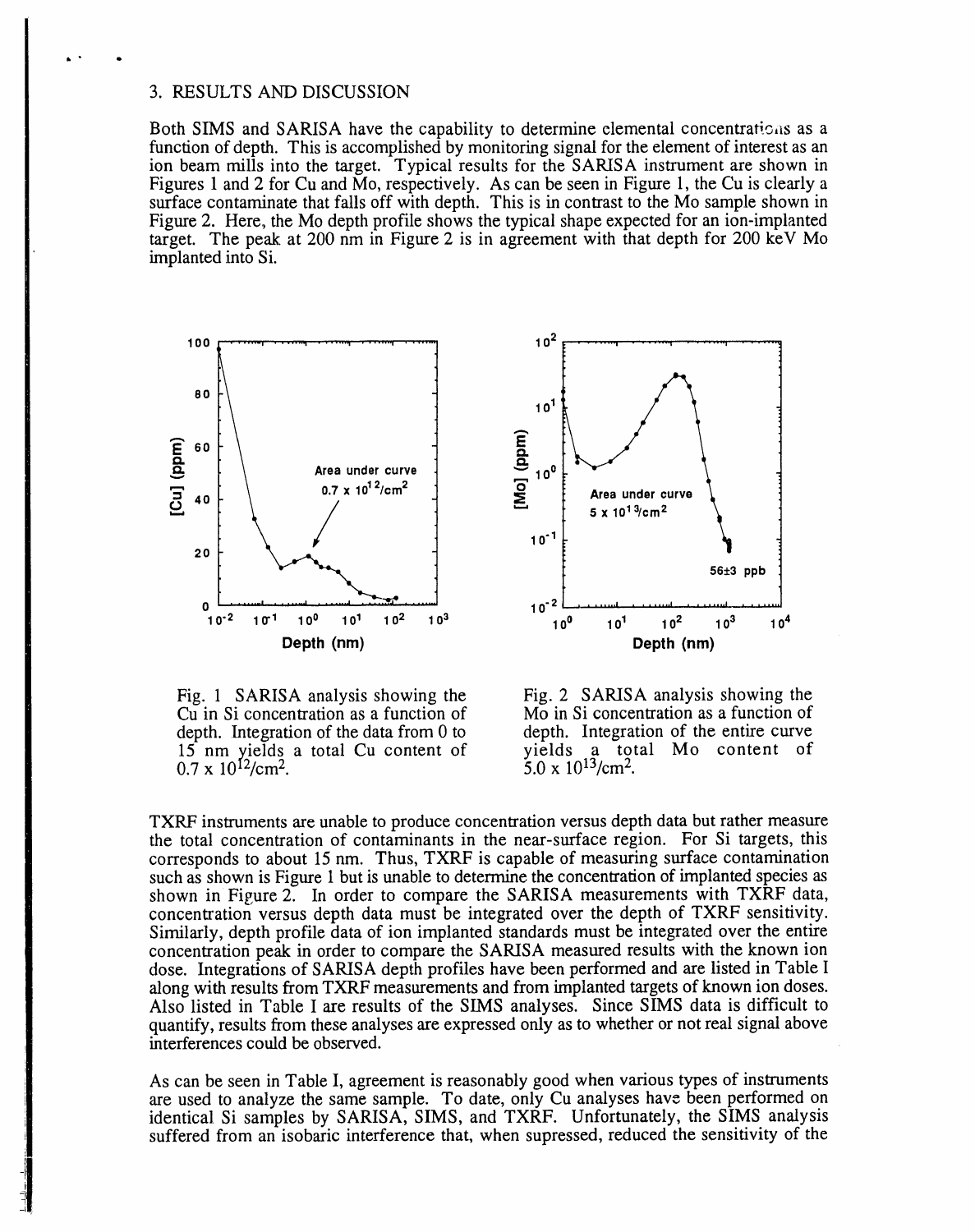measurement to the point that no Cu could be detected. Only SIMS analyses of Fe and Cr had confirmed signal above levels of isobaric interferences, but the SARISA analyses for these samples are yet to be performed. The agreement between the TXRF and SARISA measurments indicate that either may be used to measure surface contaminations. However, TXRF is unable to furnish the concentration versus depth information that SARISA can produce. In addition, SARISA has been shown to have a detection limit below 1 ppb while maintaining near monolayer resolution (Pellin, 1990).

| Element | <b>SARISA</b>        | <b>TXRF</b>          | <b>SIMS</b> | Ion Implant          |
|---------|----------------------|----------------------|-------------|----------------------|
| Mo      | $5.0 \times 10^{13}$ |                      |             | $3.0 \times 10^{13}$ |
| Mo      | $2.5 \times 10^{11}$ |                      |             | $1.0 \times 10^{11}$ |
| Fe      | $4.0 \times 10^{12}$ | $8.0 \times 10^{12}$ |             | ٠                    |
| Fe      |                      | $0.6 \times 10^{12}$ | yes         | $\blacksquare$       |
| Cu      | $0.8 \times 10^{12}$ | $1.3 \times 10^{12}$ | no          |                      |
| Cu      |                      | $0.3 \times 10^{12}$ | no          |                      |
| Cr      |                      | $0.3 \times 10^{12}$ | yes         |                      |
| Ni      |                      | $1.1 \times 10^{12}$ | no          |                      |

Table I. Comparison of impurity concentrations in Si as determined by various analytical methods. All concentrations are given in atoms/cm<sup>2</sup>. For SIMS analysis, yes and no indicate whether an element was detected.

A point regarding the accuracy of the SARISA measurements that should be emphasized is the method of calibration as described in the experimental section. Simple metallic foils were used as standards for these measurements, yet the accuracy appears to be good to within a factor of 3. *A*s shown here for Si and observed in our laboratory for other metals, Equation 1 is valid down to at least ppb levels for metallic targets. The only other information required to make quantitative determinations in this manner is knowledge of the sputtering yields for the metal and the unknown substrate, and knowledge of the detector gain curve. Thus, it is possible to perform trace analyses with SARISA without the laborious task of developing and fabricating calibration standards specific to the substrate of interest.

## 4. REFERENCES

Gruen D M, Calaway W F, Pellin M J, Young C E, Spiegel D R, Clayton R N, Davis A M and Blum J D 1991 *Nucl Instru*m. *Methods Phys*. *R*e*s*. *B* 58 505

Hurst G S, Nayfeh M H and Judish J P 1977 *Appl*. *Phys*. *L*e*tt*. 30 229

Pappas D L, Hrubowchak D M, Ervin M H and Winograd N 1989 *Sci*e*nc*e 243 64

Pellin M J, Young C E, Calaway W F, Burnett J W, Jørgensen B, Schweitzer E L and Gruen D M 1987 *Nucl Inst*r*um*. *M*e*thods Phys*. *R*e*s*. *B* 18 446

Pellin M J, Young C E and Gruen D M 1988 *Sc*a*nning Microsc*. 2 1353

Pellin M J, Young C E, Calaway W F, Whitten J E, Gruen D M, Blum J D, Hutcheon I D and Wasserburg G J 1990 *Phil*. *Tr*an*s*. *R*. *Soc*. *Lo*n*d*. *A* 333 133

Thonnard N, Parks J E, Willis R D, Moore L J and Arlinghaus H F 1989 *Surf*. a*nd Interfac*e *A*na*l*. 14 751

Young C E, Pellin M J, Calaway W F, J¢rgensen B, Schweitzer E L and Gruen D M 1986 *Inst*. *Phys*. *Con*£ *S*e*r*. 84 163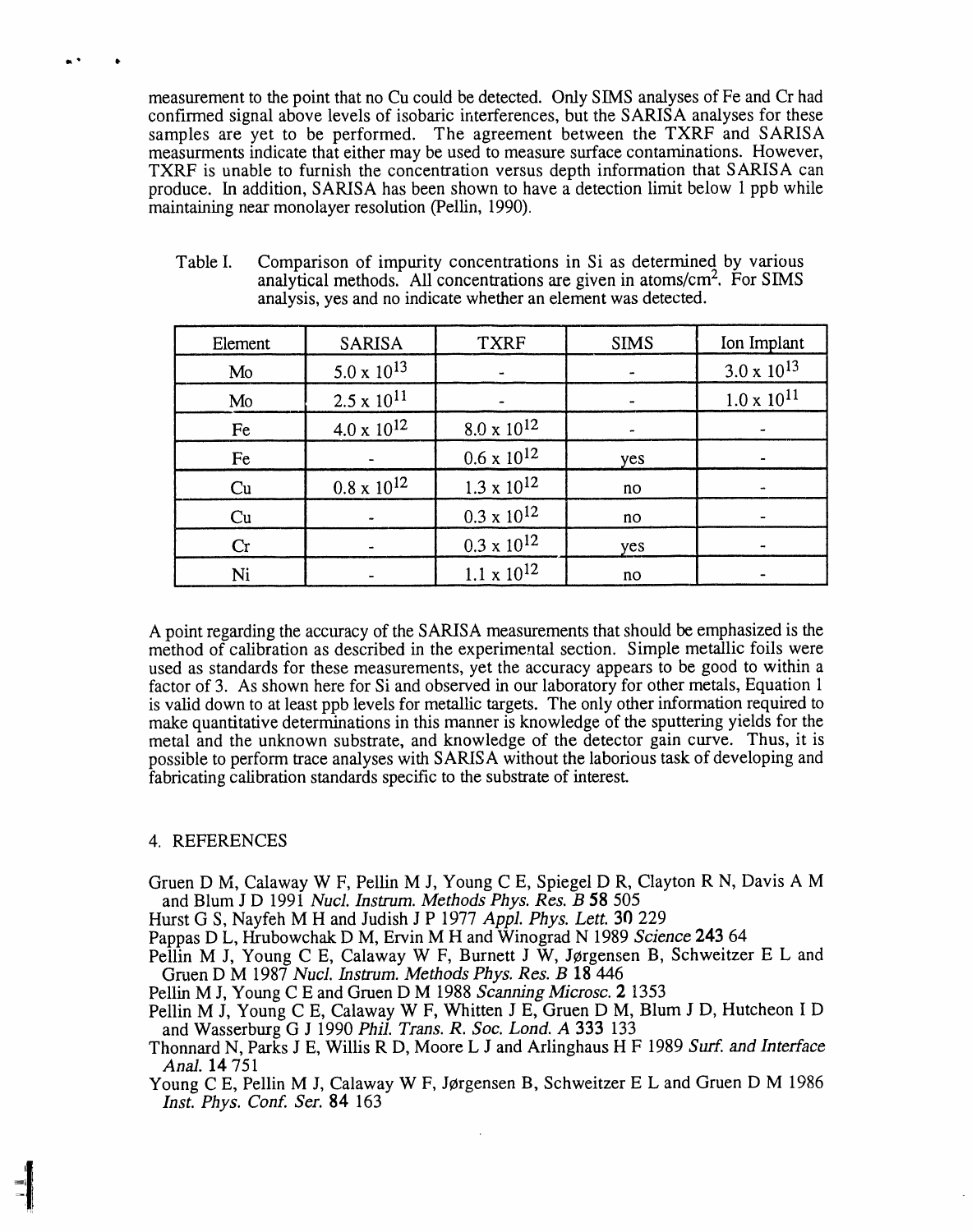

# DATE FILMED  $3119193$